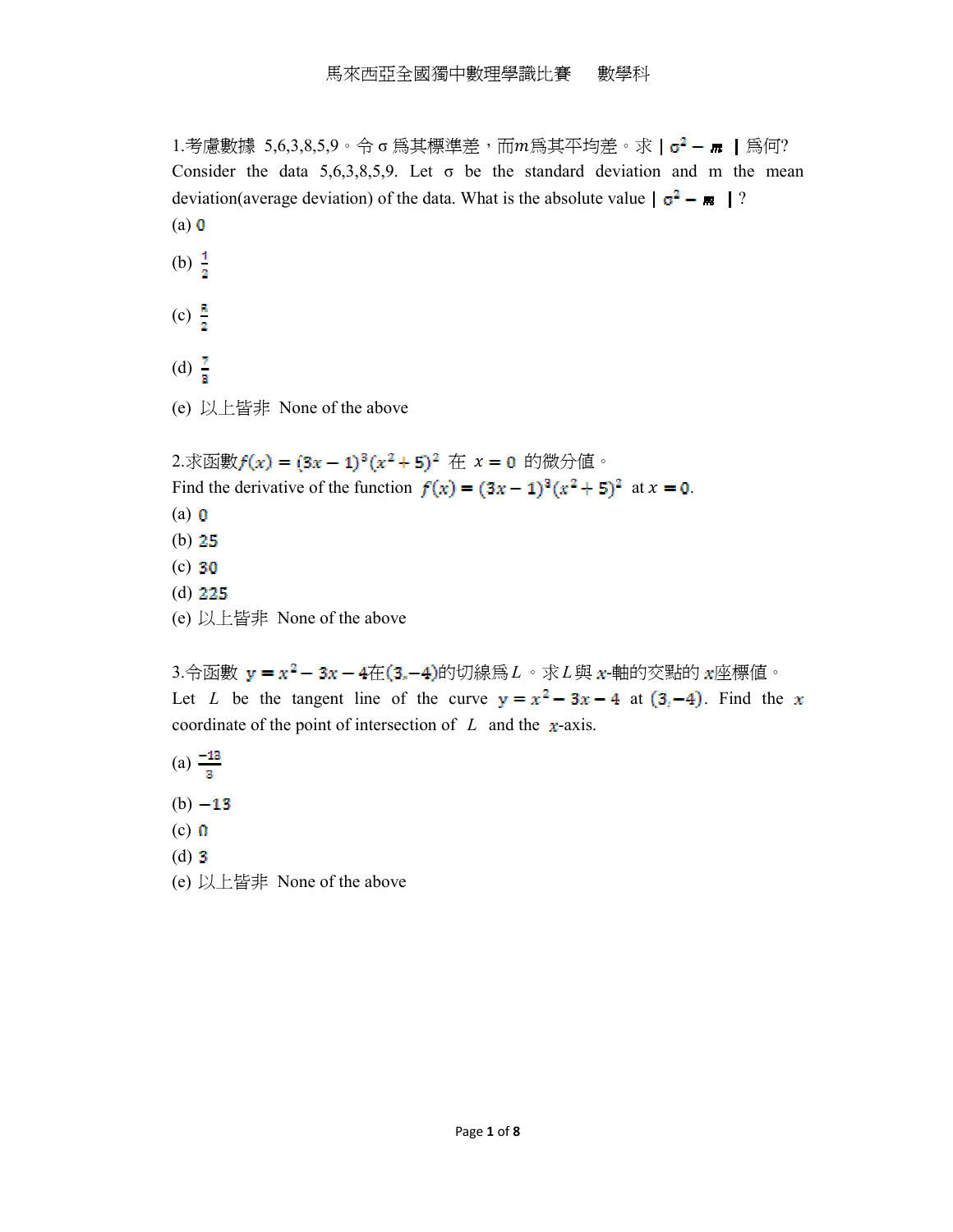$4.$ 下列哪一個方程式代表一條與橢圓  $x^2 + 4y^2 = 5$ 相切的直線?

Which of the following equations represents a tangent line to the ellipse  $x^2 + 4y^2 = 5$ ?

- (a)  $x + y = \frac{-5}{2}$
- (b)  $x + y = \frac{-3}{2}$
- (c)  $x + y = \frac{1}{2}$
- (d)  $x + y = \frac{3}{2}$
- (e) 以上皆非 None of the above

## 5.請問有幾種不同的方法可以將 35 寫成兩個以上的連續正整數的和。

How many different ways are there to write 35 as a sum of consecutive positive integers.

- $(a)$  2
- $(b)$  4
- $(c)$  6
- (d)
- (e) 以上皆非 None of the above

 $6.$ 以下何者爲 $1 + i$ 的四次方根? Which of the following is a  $4^{\text{th}}$  root of  $1 + i$ ?

- $(a) \sqrt[8]{2} \left( \cos \frac{3\pi}{16} + i \sin \frac{3\pi}{16} \right)$
- (b)  $\sqrt[8]{2} \left( \cos \frac{5\pi}{16} + i \sin \frac{5\pi}{16} \right)$
- (c)  $\sqrt[8]{2} \left( \cos \frac{7\pi}{16} + i \sin \frac{7\pi}{16} \right)$
- (d)  $\sqrt[8]{2} \left( \cos \frac{9\pi}{16} + t \sin \frac{9\pi}{16} \right)$
- (e) 以上皆非 None of the above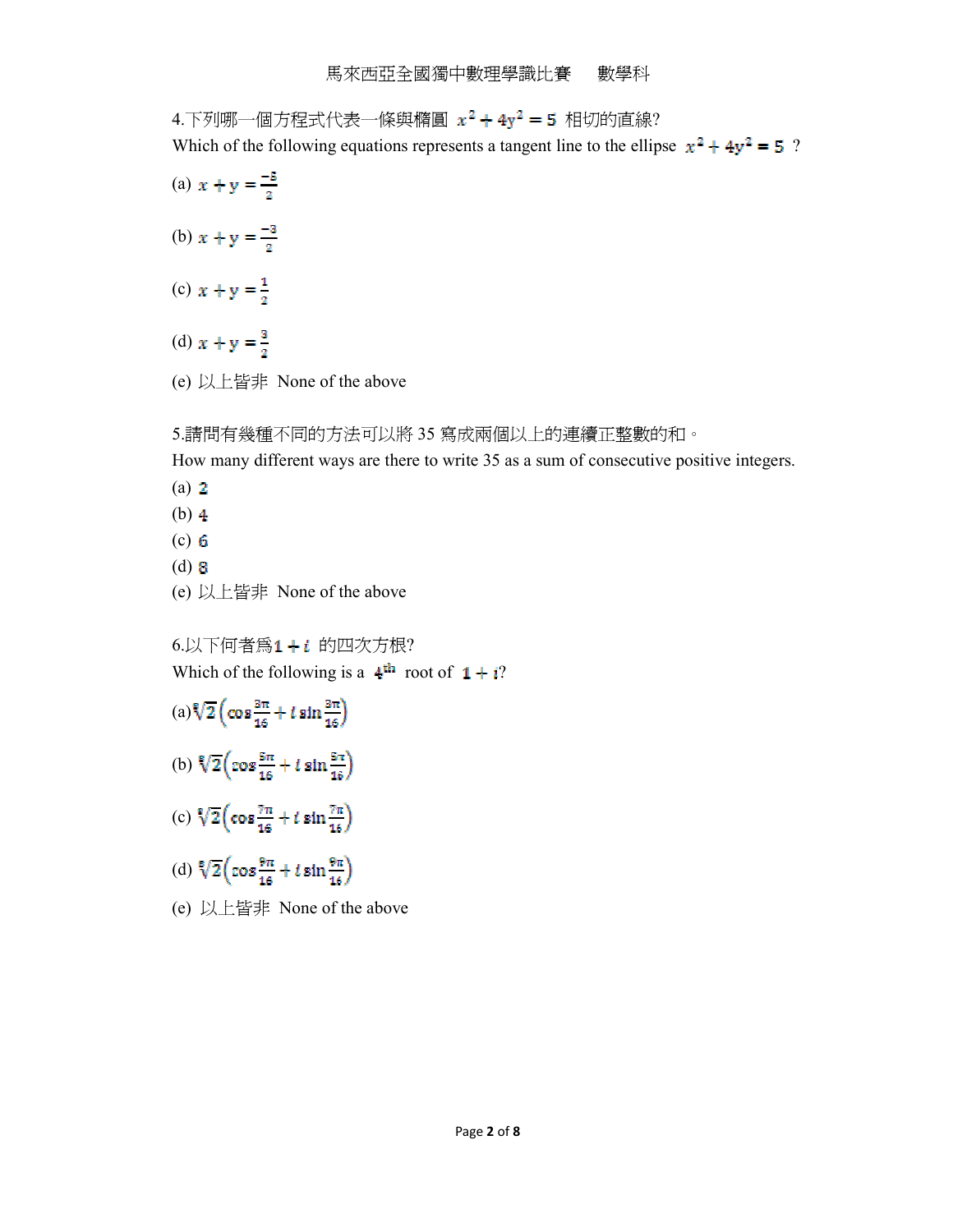7.敘述 | x + 1 | + 3 | x - 2 | < 6 與下列何者等値? Which of the following statement is equivalent to  $|x+1| + 3|x-2| < 6$ ?

- (a)  $\frac{1}{2} < x < 3$
- (b)  $\frac{1}{2} < x < \frac{11}{4}$
- (c)  $1 < x < 3$
- (d)  $1 < x < \frac{11}{1}$
- (e) 以上皆非 None of the above

 $8.\hat{\ominus}$   $A$ 爲一菱形而  $B$  爲一正方形。如果  $A$  與  $B$  具有等長的邊,但是  $A$  的面積只有  $B$ 的一半,則 A的長對角線與短對角線的長度比為何?

Let  $\boldsymbol{A}$  be a rhombus and  $\boldsymbol{B}$  a square. If  $\boldsymbol{A}$  and  $\boldsymbol{B}$  have the same length for their sides, but the area of  $\boldsymbol{A}$  is half of that of  $\boldsymbol{B}$ , what is the ratio of the length of the long diagonal of  $\boldsymbol{A}$  to that of the short diagonal of  $\boldsymbol{A}$ ?

- (a)  $2 \sqrt{3}$
- (b)  $\frac{1}{a}$
- $(c)$   $\sqrt{3}$
- (d)  $2 + \sqrt{3}$
- (e) 以上皆非 None of the above

9.令 **C** 為由方程式 4x<sup>2</sup> + 4y<sup>2</sup> − 20x + 4y + 18 = 0 所定義出來的圓, 而 L 為過原點  $O(0.0)$ 且與 C 相切於點B的直線。求點B與O的距離。

Let *C* be the circle given by the equation  $4x^2 + 4y^2 - 20x + 4y + 18 = 0$ , and let *L* be a straight line passing through the origin  $O(0,0)$  and tangent at a point **B** on the circle C. Find the distance between  $\boldsymbol{0}$  and  $\boldsymbol{B}$ .

- (a)  $\frac{\sqrt{6}}{2}$  $(b)$  2
- 
- (c)  $\frac{\sqrt{10}}{2}$
- (d)  $\frac{\sqrt{21}}{2}$
- (e) 以上皆非 None of the above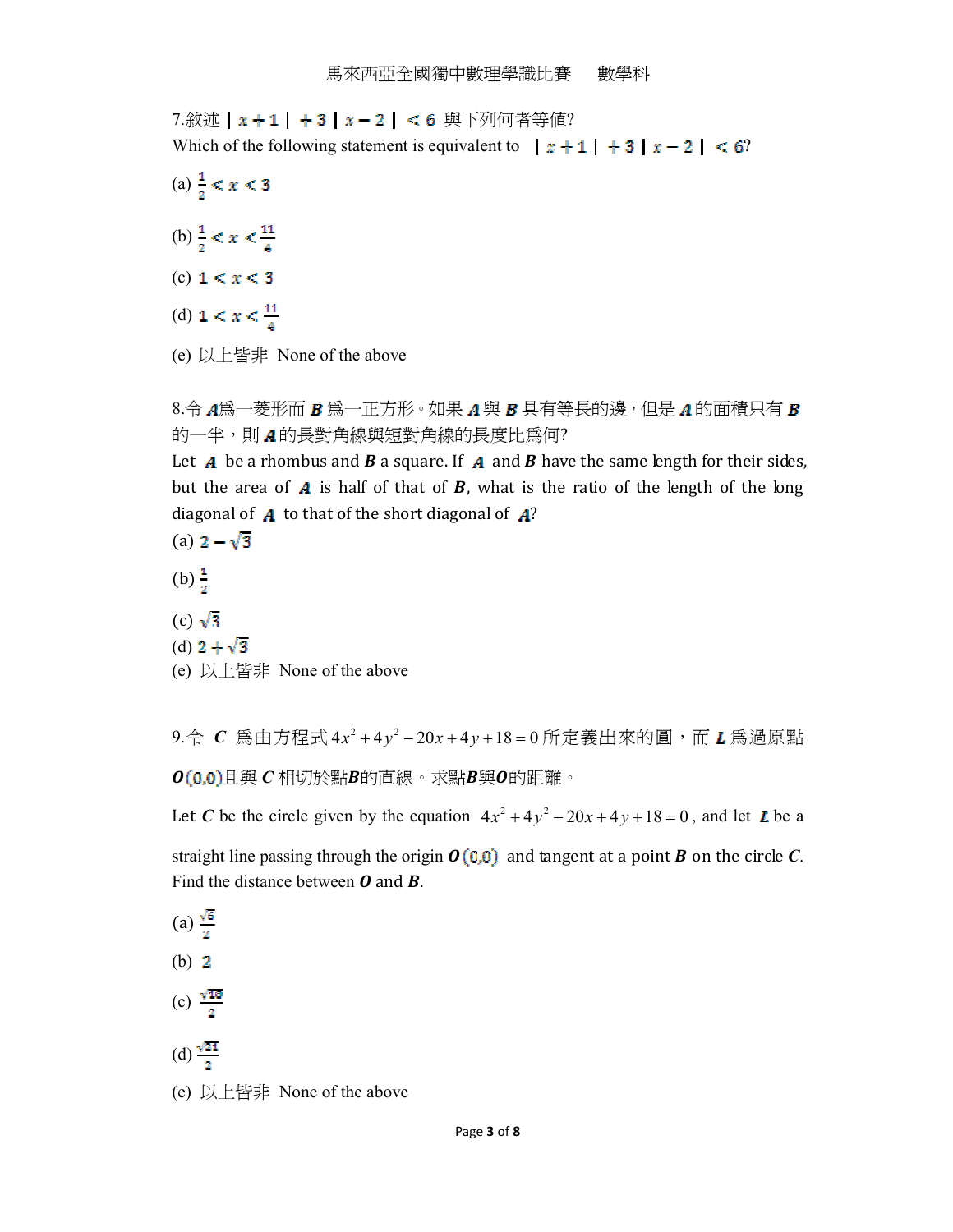10.令x,y,z為三個未知元。在展開 (x + y + z)<sup>5</sup>後 x<sup>2</sup> yz 的係數為何?

Let  $x,y,z$  be indeterminates. After expanding, what is the coefficient of  $x^2yz$  in  $(x + y + z)^5$ ?

- (a) 250
- $(b)500$
- (c) 1000
- (d)2000
- (e) 以上皆非 None of the above

11.一個盒子中有兩個新球以及三個舊球。如果連續由盒中取出兩個球(一次一個, 不放回),則拿到兩個新球的機率是多少?

There are 5 balls in a box with two of them new and three of them old. If we take two balls out from the box, one at a time without putting them back into the box, then what would be the probability of getting two new balls?

- (a)  $\frac{1}{20}$
- 
- $(b) \frac{1}{10}$
- $(c) \frac{3}{20}$
- $(d)\frac{3}{10}$
- (e) 以上皆非 None of the above

12.假設x,y,z為正實數,且滿足 xy = z, xz = 2y, 及 yz = 4x 。下列何者是 x + y + z? Suppose that  $x,y,z$ are positive real numbers satisfying  $xy = z$ ,  $xz = 2y$ , and  $yz = 4x$ . Which of the following is  $x + y + z$ ?

- (a)  $2 + \sqrt{2}$
- (b)  $2 + 2\sqrt{2}$
- (c)  $2 + 3\sqrt{2}$
- (d)  $3 + 2\sqrt{2}$
- (e) 以上皆非 None of the above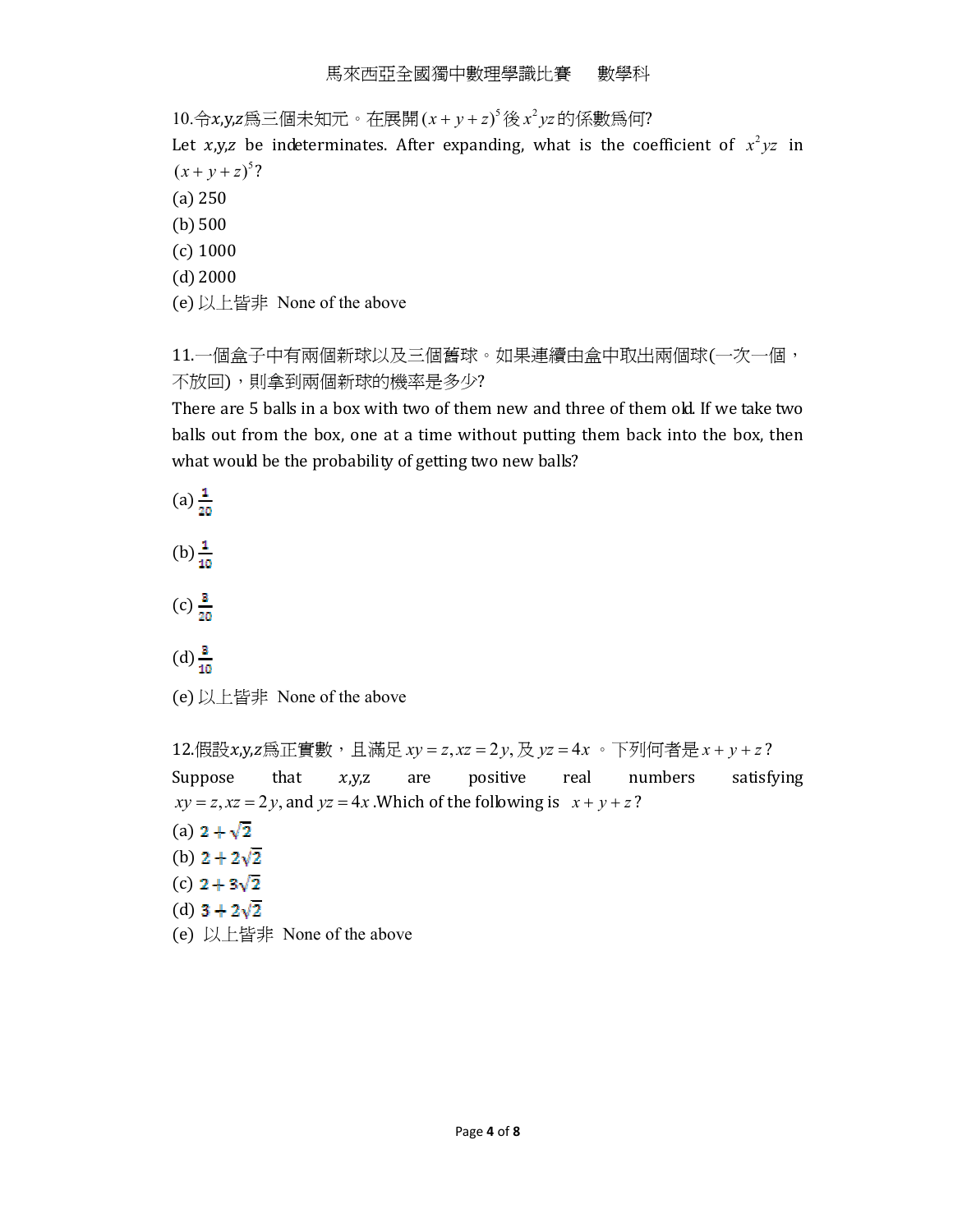13.令(*x*, *y*, *z*) 珪聯立方t!421 = 20 #3*x* = 20 #54. The image shows a 13. ④: 
$$
x - 2y + 3z = 6
$$

$$
3x - 2y - 5z = 6
$$

Let  $(x, y, z)$  be the solution of the system of equations  $\begin{cases} x - 2y + 3z = 6 \\ 2x + 3y - 4z = 20 \end{cases}$ . Then  $\begin{cases} x - 2y + 3z = 6 \\ 3x - 2y - 5z = 6 \end{cases}$ 

 $x + y + z$  is

- (a) 14
- (b)15
- (c) 16
- (d)17
- (e) 以上皆非 None of the above

14.令 
$$
A = \begin{pmatrix} 1 & -1 & 1 \\ a & 1 & 3 \\ 3 & 4 & b \end{pmatrix}
$$
。下列何者會使  $A$ 成為可道短?

Let  $A=$  $1 \quad -1 \quad 1$ 1 3 3 4 *a b*  $(1 -1 1)$  $\begin{bmatrix} 1 & 1 & 2 \end{bmatrix}$  $\begin{pmatrix} a & 1 & 3 \\ 3 & 4 & b \end{pmatrix}$ . Which of the following makes *A* an invertible matrix?

(a) 
$$
(a,b) = (0,24)
$$

(b)  $(a,b) = (6,0)$ 

(c)  $(a,b) = (1,10)$ 

(d) 
$$
(a,b) = (10.1)
$$

(e) 以上皆非 None of the above

15.令 *y* =  $f(x)$  為定義於閉區間 [a,b], a < b,且對所有 x ∈ [a,b],  $f(x) > 0$  。由曲線 *y f x* = ( ) , *y* = 0 , *x a* = 及 *x b* = 所圍住的區域記為 *A*。下面哪一個式子表示區域 *A*繞 --軸旋轉所得的旋轉體的體積?

Let  $y = f(x)$  be a continuous function defined on the closed interval  $[a,b], a < b$ , with  $f(x) > 0$  for all  $x \in [a, b]$ . Denote by *A* the region bounded by the curve  $y = f(x)$ ,  $y = 0$ ,  $x = a$ , and  $x = b$ . Which of the following gives the volume of the solid generated by revolving  $A$  along the x-axis?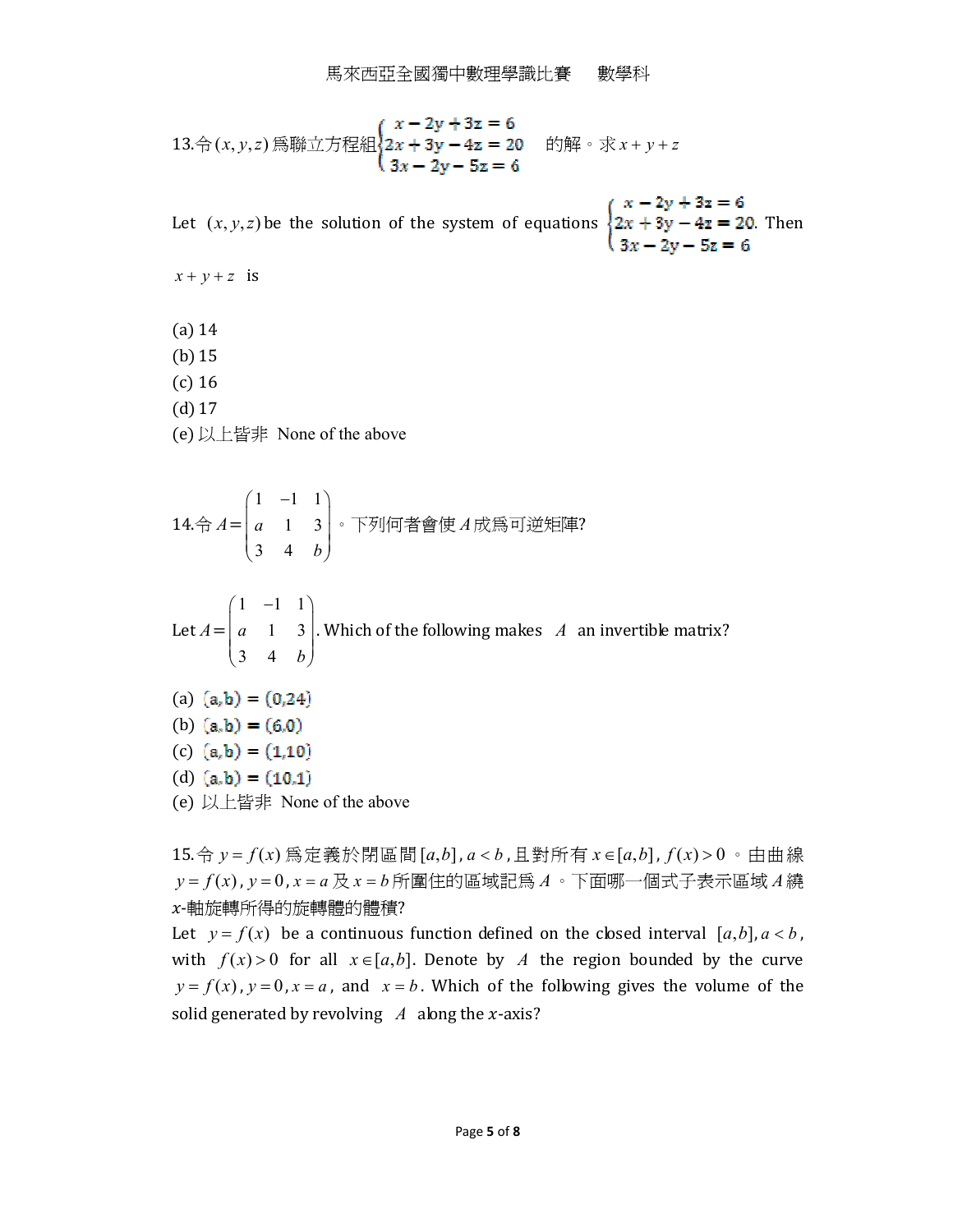- (a)  $\frac{4\pi}{2} f(x)^3$ 3  $\frac{\pi}{\pi} f(x)$ (b)  $\int_{0}^{b} \frac{4\pi}{3} f(x)^{3} dx$ 3 *b*  $\int_a^b \frac{4\pi}{3} f(x)^3 dx$  $(c) \int_0^b \pi f(x)^2$  $\int_a^b \pi f(x)^2 dx$ (d)  $\int^b 2\pi f(x) dx$  $\int_a^b 2\pi f(x)dx$
- (e) 以上皆非 None of the above

 $16.$ 函數  $y = x^2 e^x$ 與 $x$ -軸在 $0 \le x \le 1$ 範圍內所圍住的區域面積爲 The area of the region between the function  $y = x^2 e^x$  and the *x*-axis for  $0 \le x \le 1$  is (a) 0 (b)  $e - 2$ (c) *e* −1  $(d)$ 2 $e$  -1

(e) 以上皆非 None of the above

17.令 
$$
f(x) = \frac{2x-1}{x-1}
$$
。下面何者鷷  $f(x)$ 的個形的ی  
\nLet  $f(x) = \frac{2x-1}{x-1}$ . Which of the following is an asymptote of the graph of  $f(x)$ ?  
\n(a)  $y = -2$   
\n(b)  $x = 1$   
\n(c)  $y = 1$   
\n(d)  $x = 2$   
\n(e) 以上者非 None of the above  
\n18.] 18. (g)  $\frac{2x}{x} = \frac{\pi}{3}$  18. (g)  $\frac{2\pi}{3} = -\frac{\pi}{3}$  18. (g)  $\frac{2\pi}{3} = -\frac{\pi}{3}$  18. (h)  $\frac{2\pi}{3} = -\frac{\pi}{3}$  18. (i)  $\frac{2\pi}{3} = -\frac{\pi}{3}$  18. (i)  $\frac{2\pi}{3} = -\frac{\pi}{3}$  18. (ii)  $\frac{2\pi}{3} = -\frac{\pi}{3}$  18. (b)  $\frac{2\pi}{3} = -\frac{\pi}{3}$  18. (c)  $\frac{2\pi}{3} = -\frac{\pi}{3}$  18. (d)  $\frac{2\pi}{3} = -\frac{\pi}{3}$  18. (e)  $\frac{2\pi}{3} = -\frac{\pi}{3}$  18. (f)  $\frac{2\pi}{3} = -\frac{\pi}{3}$  18. (g)  $\frac{2\pi}{3} = -\frac{\pi}{3}$  18. (h)  $\frac{2\pi}{3} = -\frac{\pi}{3}$  18. (i)  $\frac{2\pi}{3} = -\frac{\pi}{3}$  18. (ii)  $\frac{2\pi}{3} = -\frac{\pi}{3}$  18. (b)  $\frac{2\pi}{3} = -\frac{\pi}{3}$  18. (c)  $\frac{2\pi}{3} = -\frac{\pi}{3}$  18. (d)  $\frac{2\pi}{3} = -\frac{\pi}{3}$  18. (e)  $\frac{2\pi}{3} = -\frac{\pi}{3}$  18. (f)  $\frac{2\pi}{3} = -\$ 

何?而此極值是極大值還是極小值?

Suppose that *a* is a real number such that the function  $f(x) = a \sin x + \frac{1}{2} \sin 3$ . 3  $f(x) = a \sin x + \frac{1}{2} \sin 3x$  has an

- extremum at 3  $x = \frac{\pi}{2}$ . What is *a* ? Is the extremum a maximum or a minimum?
- (a)  $a = -2$ , 極小値 minimum (b)  $a = -2$ , 極大値 maximum
- (c)  $a = 2 \cdot \frac{m \cdot m \cdot \sin m}{m \cdot \sin m}$  (d)  $a = 2 \cdot \frac{m \cdot \sin m \cdot \sin m}{m \cdot \sin m}$
- (e) 以上皆非 None of the above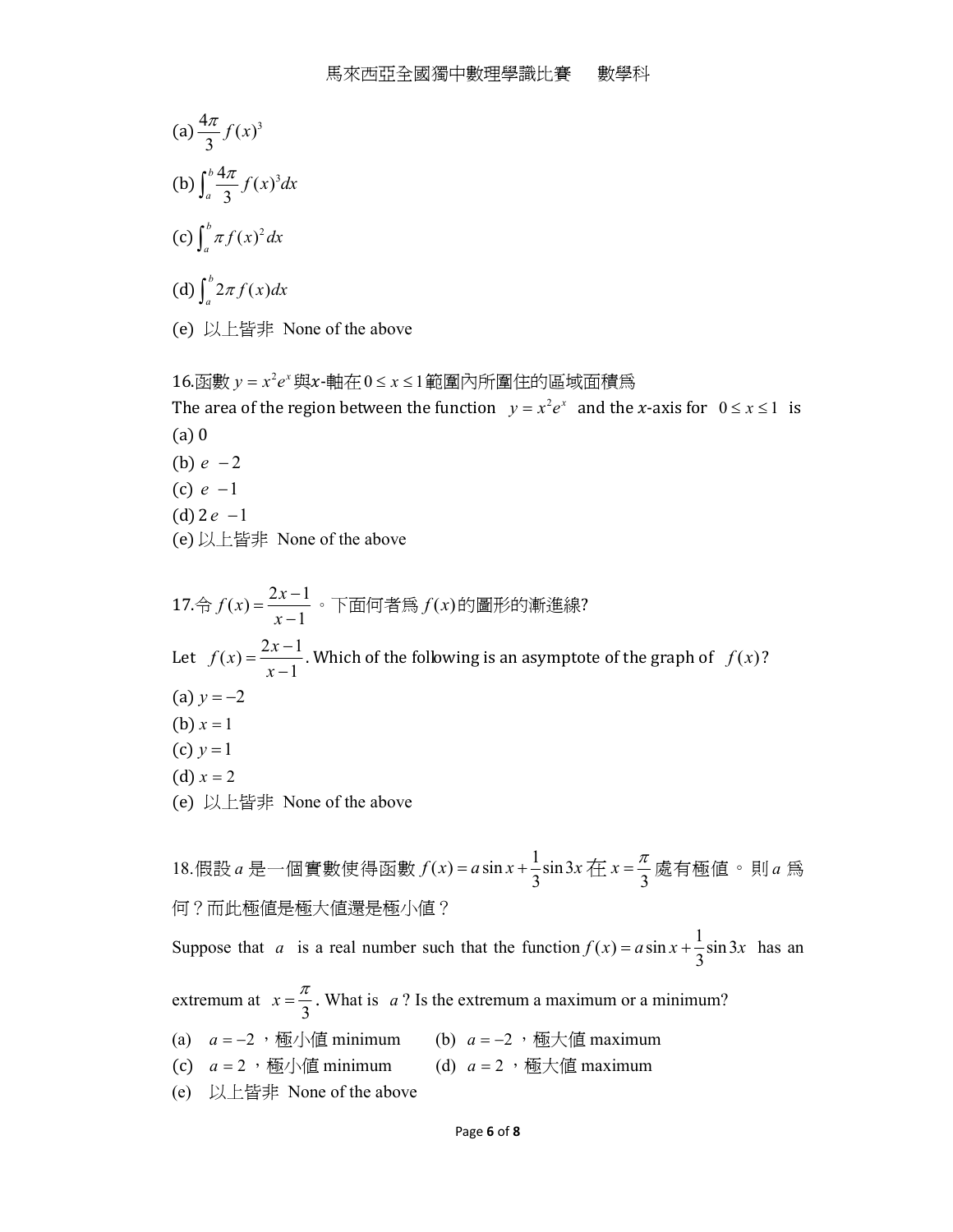19.令 *f* (*x*) = *x*<sup>3</sup> − 3*x* + 3 。下列敘述何者正確?

- Let  $f(x) = x^3 3x + 3$ . Which of the following statements is correct?
- (a) 其極大值為正, 極小值為負 The local maximum of  $f(x)$  is positive and the local minimum is negative.
- (b) 其極大值為負, 極小值為正 The local maximum of  $f(x)$  is negative and the local minimum is positive.
- (c) 極大值和極小值同為負 Both of the local maximum and local minimum of  $f(x)$  are negative.
- (d) 極大值和極小值同為正 Both of the local maximum and local minimum of  $f(x)$  are positive.
- (e) 以上皆非 None of the above
- $20.$ 下列何者最接近 $\sqrt{\frac{10}{11}}$ ?

Which of the following numbers is the closest to  $\sqrt{\frac{10}{11}}$ ?

- (a) 0.912
- (b) 0.930
- (c) 0.953
- (d) 0.971
- (e) 以上皆非 None of the above

21.令*a*,b,c 為一三角形的三邊邊長。假設 ab + bc + ca = 2 並令 A = a + b + c 。下列何 者為正確?

Let *a*, *b* and *c* be the lengths of the sides of a triangle. Suppose that  $ab + bc + ca = 2$ , and  $A = a + b + c$ . Which of the following is correct?

- (a)  $1 \leq A < \sqrt{5}$
- (b)  $\sqrt{2} \le A \le \sqrt{6}$
- (c)  $\sqrt{6} \le A \le \sqrt{10}$
- (d)  $\sqrt{10} < A < \sqrt{15}$
- (e) 以上皆非 None of the above